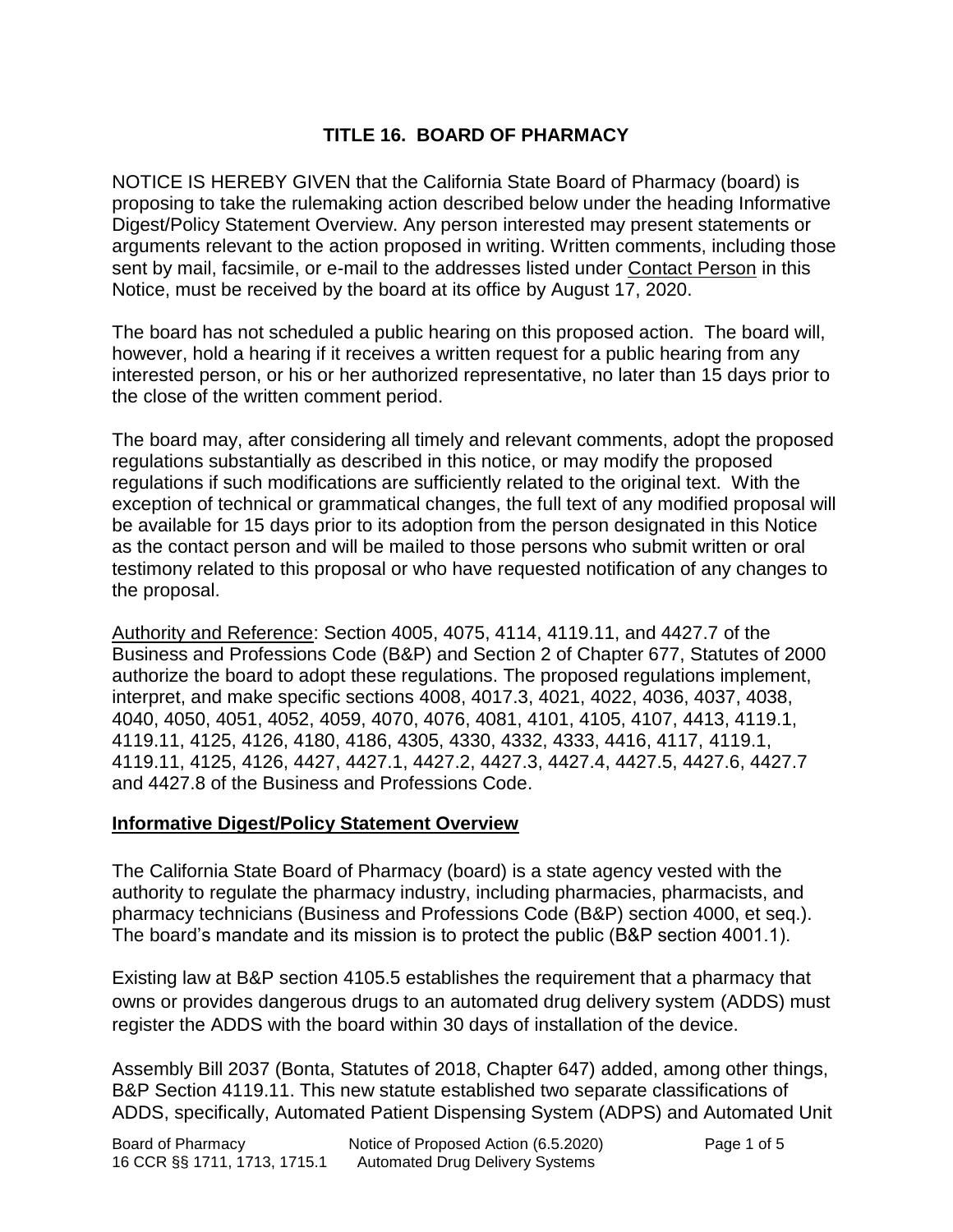Dose System (AUDS). Additionally, Senate Bill (SB) 1447 (Hernandez, Chapter 666, Statutes of 2018) added, among other things, B&P Sections 4427.2, 4427.3, 4427.4, 4427.6, and 4427.7. These new statutes established the board's authority to issue an ADDS license; established ownership, placement, and operation requirements; established recordkeeping and quality assurance requirements; and established the requirement for the completion of an annual self-assessment by the pharmacy holding the ADDS license.

This proposal will amend 16 CCR section 1711 to require that records related to the use of an ADDS developed as part of the quality assurance review, established by B&P section 4427.6(i), be submitted to the board. Additionally, this proposal will amend 16 CCR section 1713 to align the board's regulation with the newly established APDS license and clarify its use. Finally, this proposal will add 16 CCR Section 1715.1 to identify the specific requirements for the completion of the self-assessment with respect to the use of an ADDS as required by B&P section 4427.7.

# **Anticipated Benefits of the Proposed Regulations**

Protection of the public is the board's highest priority in exercising its licensing, regulatory and disciplinary functions. This regulatory proposal benefits the health and welfare of California residents, as well as benefiting employee safety. The proposed regulation will ensure that the board is aware of possible quality issues and/or complaints related to the use of an ADDS. This will allow the board to inspect or investigate possible concerns with respect to the use of the systems. Additionally, the proposed regulation provides clarity to the regulated public with respect to the use of an APDS. This benefits the health and welfare of California residents by ensuring that they are properly counseled and that their medications are appropriately labeled and accurately dispensed. Finally, the proposal identifies the specific requirements for the self-assessment form. The self-assessment form aids licensees in assessing their compliance with federal and state law and regulations. This annual review can increase compliance and accountability, which will result in increased consumer safety and improved operations with respect to employee safety. The Board determined that this proposal will not impact the state's environment.

## **Consistency and Compatibility with Existing State Regulations**

During the process of developing these regulations and amendments, the board conducted a search of similar regulations on this topic and concluded that these regulations are neither inconsistent nor incompatible with existing state regulations.

## **Incorporation by Reference**

Automated Drug Delivery System Self-Assessment [17M-112 (Rev. 12/18)].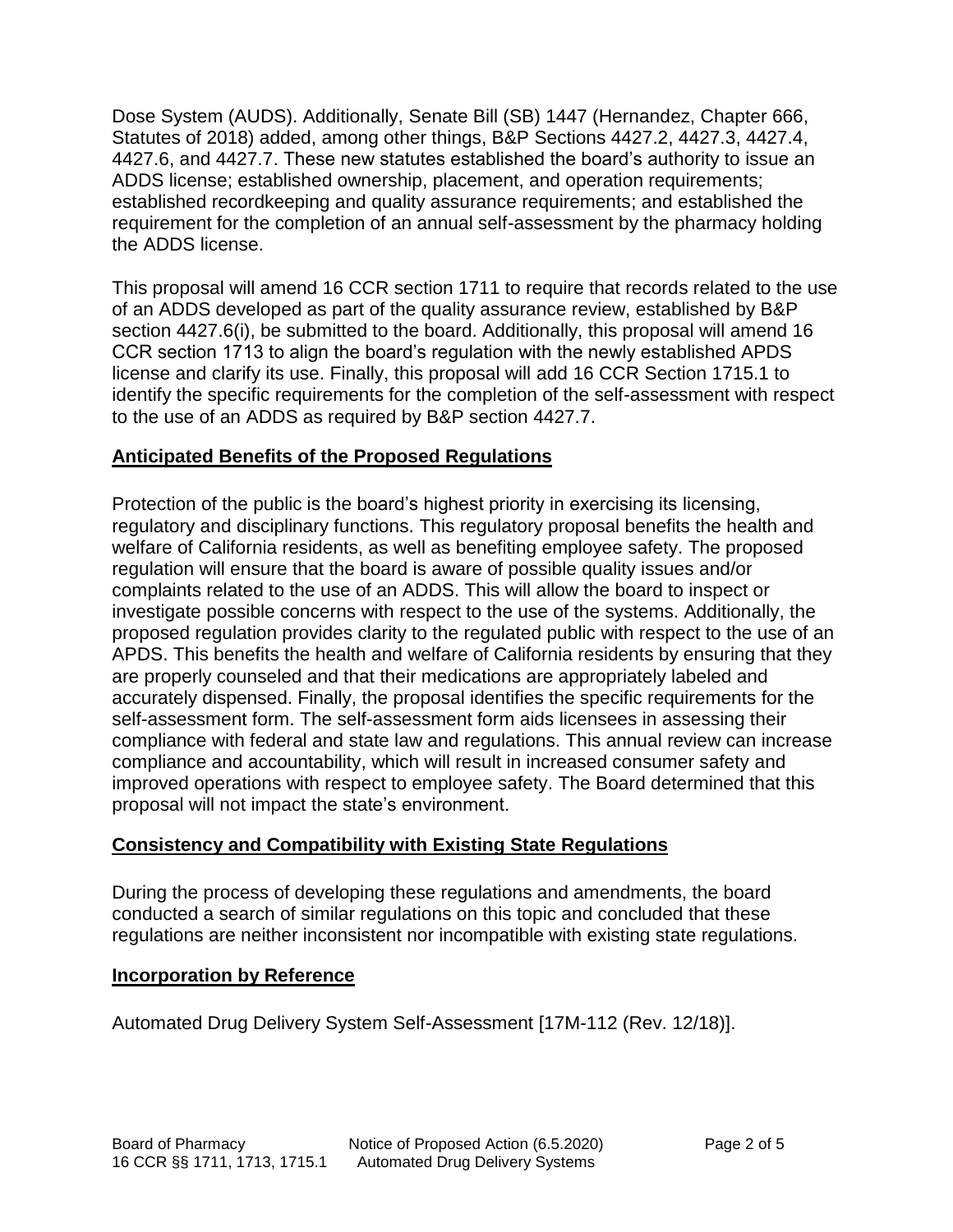## **Fiscal Impact and Related Estimates**

Fiscal Impact on Public Agencies Including Costs/Savings to State Agencies or Costs/Savings in Federal Funding to the State: None

Nondiscretionary Costs/Savings to Local Agencies: None Local Mandate: None

Cost to Any Local Agency or School District for Which Government Code Sections 17500 – 17630 Require Reimbursement: None

#### Business Impact:

The board has made an initial determination that the proposed regulatory action would have no significant statewide adverse economic impact directly affecting business, including the ability of California businesses to compete with businesses in other states. This proposal does not impose a fee; however, there may be a minor cost to businesses related to paper, storage, and staff time to complete the self-assessment and to submit the quality assurance records to the board.

### Cost Impact on Representative Private Person or Business:

The board estimates that there may be a minimal expense to the pharmacy for supply costs to complete the self-assessment form (i.e. paper) and the time it will take the pharmacist-in-charge (PIC) to complete the selfassessment evaluation. The board estimates that the process should not take more than an hour or two, unless the licensed premises is out of compliance, which will require additional time to identify and implement corrective actions. The proposal does require that any record related to the use of an ADDS must also be submitted to the board within 30 days of completion of the quality assurance review. This submission can be done via mail or fax. The cost associated would be the cost of the paper and the staff time to print and mail or fax the documents to the board. The board believes these costs to be minor and absorbable. The board anticipates no costs to an individual.

### Effect on Housing Costs: None

### **Effect on Small Business:**

The board does not have nor does it maintain data to determine if any of its licensees are a "small business" as defined in Government Code § 11342.610. However, the board anticipates that most, if not all, of the pharmacies that will utilize an ADDS system will not be small businesses. While it is possible for a small business pharmacy to operate an ADDS, it is unlikely due to the size of the small business and the staffing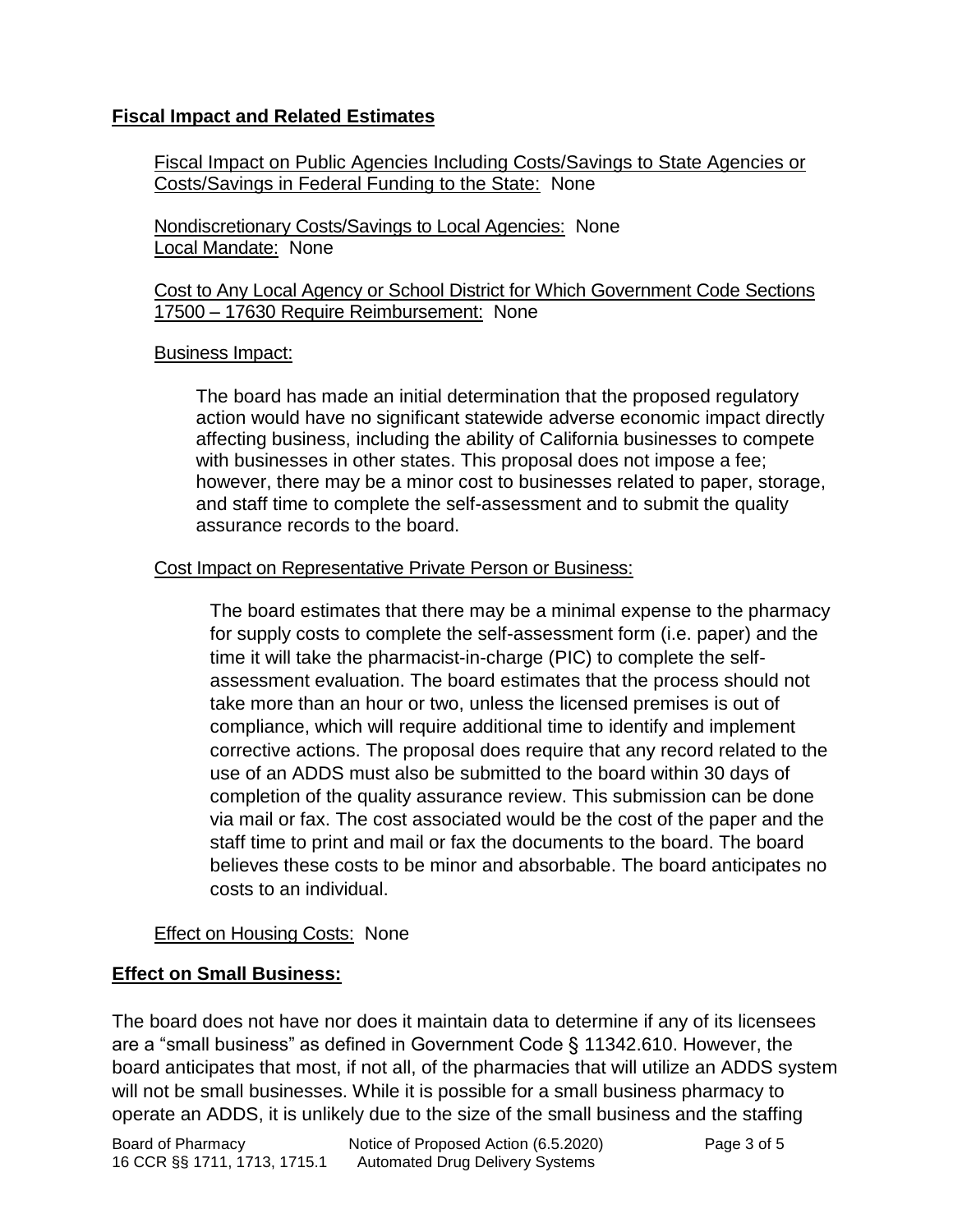requirements to maintain complete oversight and ensure proper operation of the device.

## **Results of Economic Impact Assessment/Analysis**:

### Impact on Jobs/New Businesses:

The board concludes that:

- (1) this proposal will not create jobs within California;
- (2) this proposal will not eliminate jobs within California;
- (3) this proposal will not create new businesses within California;
- (4) this proposal will not eliminate of existing businesses within California;
- (5) this proposal will not expand businesses currently doing business in the State of California.

### Benefits of Regulation:

The board has determined that this regulatory proposal benefits the health and welfare of California residents, and worker safety. The proposed regulation will ensure that the board is aware of possible quality issues and/or complaints made with respect to the use of ADDS by requiring the quality assurance reports be submitted to the board. This will allow the board to inspect or investigate possible concerns with respect to the use of the systems. Additionally, the proposal identifies the specific requirements for the selfassessment form. The self-assessment form aids licensees in assessing their compliance with federal and state law and regulations. As the PIC completes the self-assessment form, they will identify any areas where the pharmacy's use of an ADDS may be out of compliance. This awareness can increase selfcorrection by providing useful information to the PIC about controlling statutes and regulations. This periodic review and accountability will result in increased consumer safety and will improve operations with respect to employee safety. This proposal will not impact the state's environment.

## **Consideration of Alternatives**

The board must determine that no reasonable alternative it considered to the regulation or that has otherwise been identified and brought to its attention would either be more effective in carrying out the purpose for which the action is proposed, would be as effective and less burdensome to affected private persons than the proposal described in this Notice, or would be more cost effective to affected private persons and equally effective in implementing the statutory policy or other provision of law.

Any interested person may present statements or arguments in writing relevant to the above determinations at the address listed for the Contact Person during the written comment period.